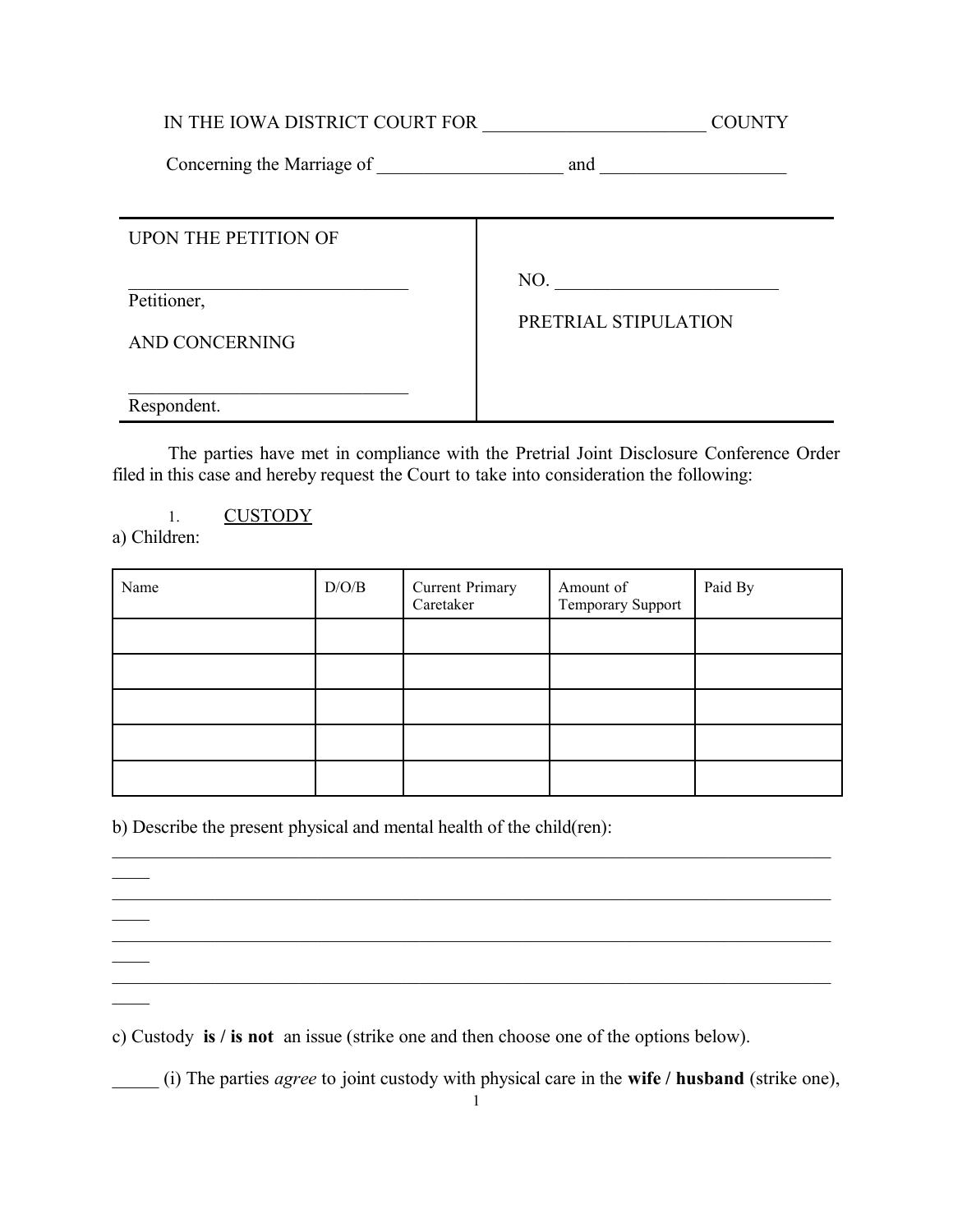subject to the approval of the Court.

\_\_\_\_\_ (ii) The parties *agree* that sole custody is to be award to **wife / husband** (strike one), subject to the approval of the Court.

\_\_\_\_\_ (iii) The parties *agree* to joint custody, but cannot agree as to physical care.

\_\_\_\_\_ (iv) The parties *cannot agree* to joint custody. Each requests sole custody.

2. PHYSICAL CARE (Check and complete either subsection A or B):

\_\_\_\_\_ (A) The parties *agree* to physical care, as follows, subject to the approval of the Court:

| Wife<br>of: | shall<br><u> 1989 - Johann Barbara, martxa alemaniar arg</u> | be | awarded                                                                            | physical | care |
|-------------|--------------------------------------------------------------|----|------------------------------------------------------------------------------------|----------|------|
|             |                                                              |    |                                                                                    |          |      |
| Husband     | shall                                                        | be | awarded                                                                            | physical | care |
|             |                                                              |    |                                                                                    |          |      |
|             | Wife:                                                        |    | (B) The parties <i>cannot agree</i> on physical care, each proposes the following: |          |      |
|             |                                                              |    |                                                                                    |          |      |
|             |                                                              |    |                                                                                    |          |      |
|             |                                                              |    |                                                                                    |          |      |
|             |                                                              |    |                                                                                    |          |      |
|             |                                                              |    |                                                                                    |          |      |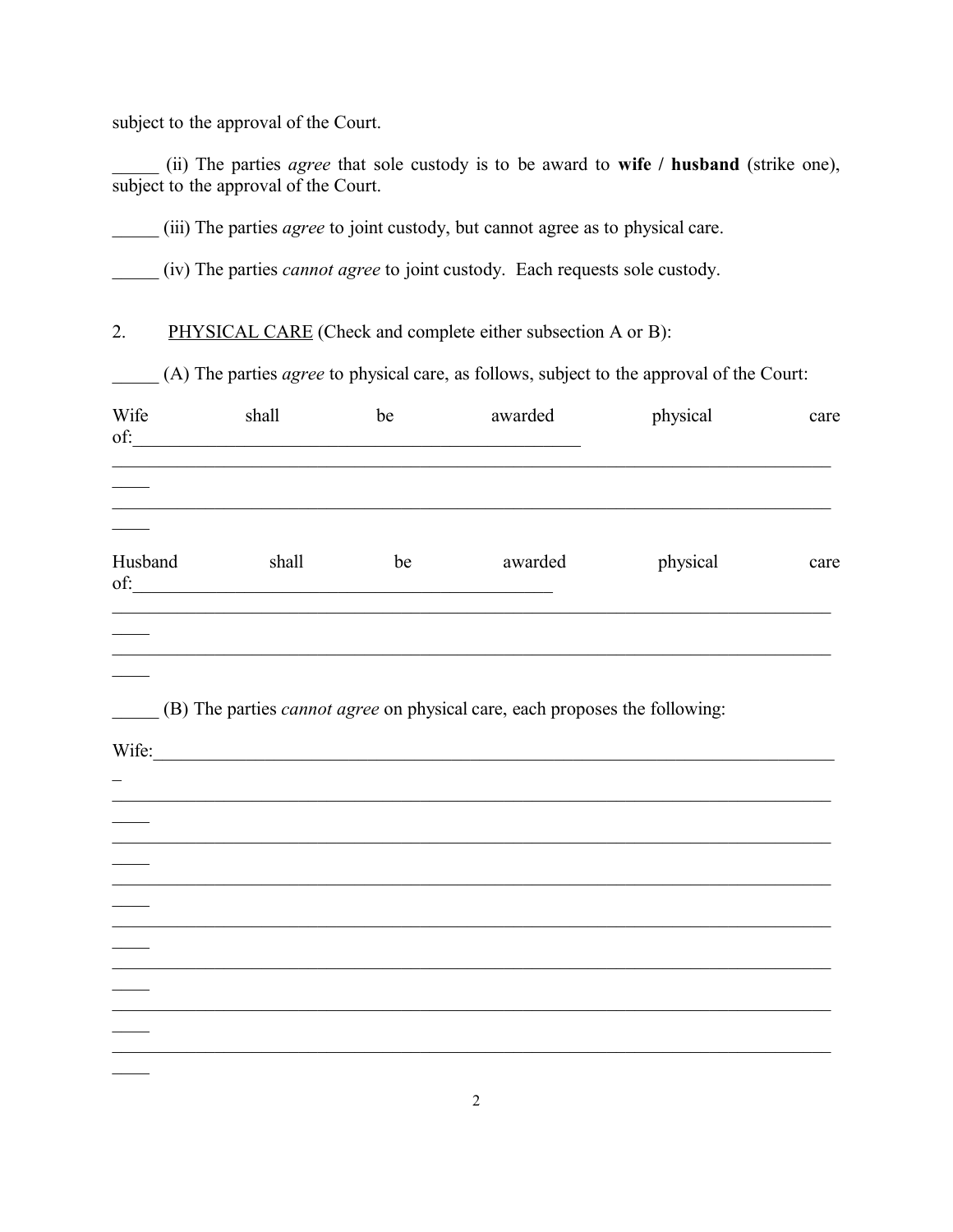Husband:

 $3.$ VISITATION (Check and complete either subsection A or B):

(A) The parties *agree*, subject to the approval of the Court, to the following visitation rights to wife / husband (strike one):

<u> 1989 - Johann Barbara, marka masjid aka masjid aka masjid aka masjid aka masjid aka masjid aka masjid aka ma</u>

<u> 1989 - Johann Stoff, amerikansk politiker (d. 1989)</u>

<u> 1989 - Johann Stoff, amerikansk politiker (d. 1989)</u>

(B) The parties *cannot agree* on visitation rights, each proposes the following:

Wife:

 $\overline{\phantom{a}}$ 

 $\overline{\phantom{0}}$ 

 $\overline{a}$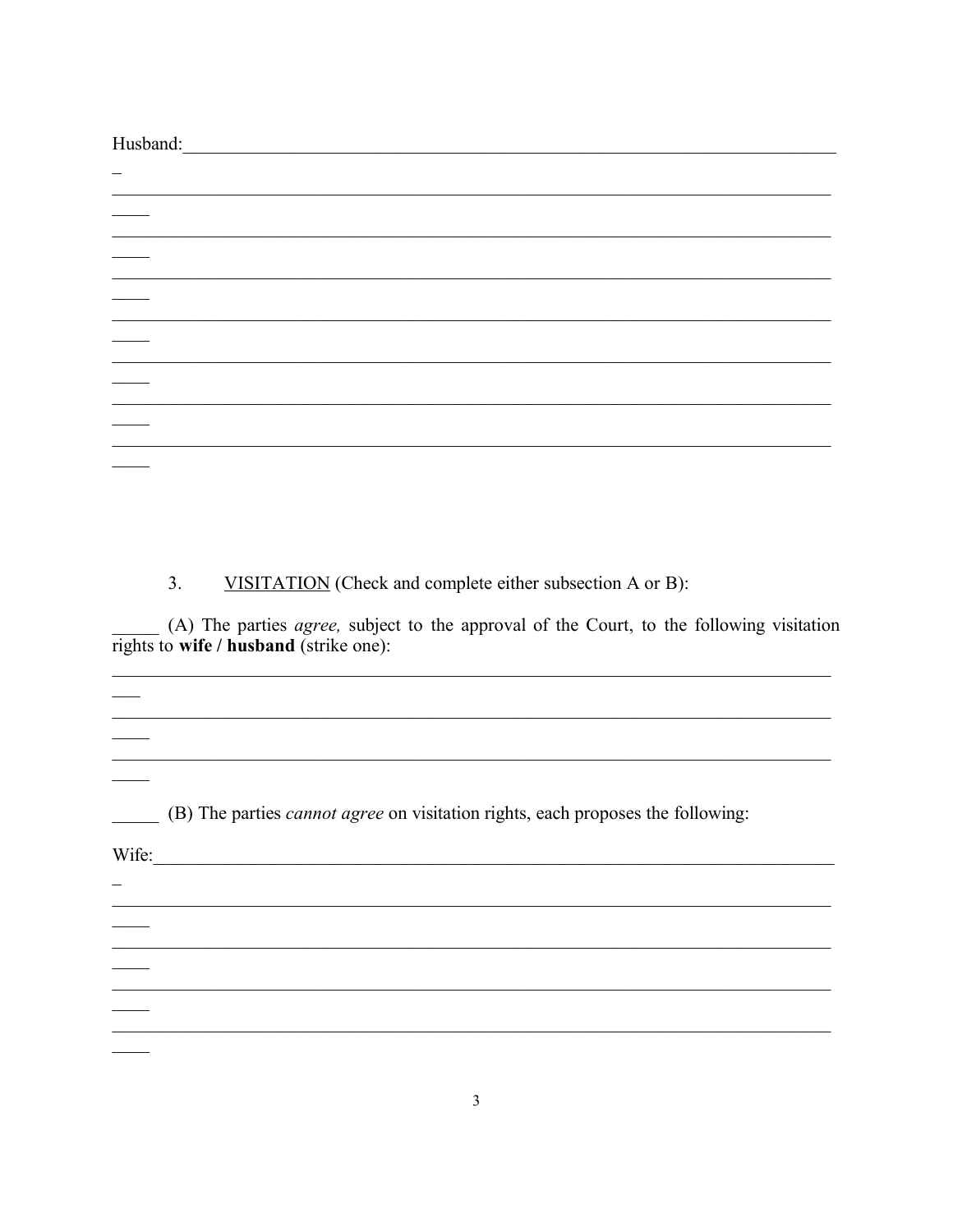$Husband:$ 

 $\overline{\phantom{a}}$ 

 $\overline{\phantom{a}}$ 

| ,我们也不能在这里的时候,我们也不能在这里的时候,我们也不能在这里的时候,我们也不能会在这里的时候,我们也不能会在这里的时候,我们也不能会在这里的时候,我们也不                                                                                                                                                                                                                    |
|-----------------------------------------------------------------------------------------------------------------------------------------------------------------------------------------------------------------------------------------------------------------------------------------------------|
|                                                                                                                                                                                                                                                                                                     |
|                                                                                                                                                                                                                                                                                                     |
|                                                                                                                                                                                                                                                                                                     |
| CHILD SUPPORT (Check and complete either subsection A or B and, if<br>4.<br>appropriate, subsection C):                                                                                                                                                                                             |
| (A) The parties understand that child support will be determined by use of the Child<br>Support Guidelines. They <i>agree</i> the Wife=s net income is $\frac{1}{2}$ and the Husband=s net monthly income is $\frac{1}{2}$ and guideline child support is<br>$\frac{\text{S}}{\text{S}}$ per month. |
| (B) The parties <i>cannot agree</i> as to their net monthly incomes.*                                                                                                                                                                                                                               |
| The Wife claims her $=$ s is $\frac{1}{2}$ and the Husband $=$ s is $\frac{1}{2}$ .                                                                                                                                                                                                                 |
| The Husband claims his is $\frac{1}{2}$ and the Wife=s is $\frac{1}{2}$ .                                                                                                                                                                                                                           |
| (C) The wife / husband (strike one) <i>disagrees</i> with the application of the Child Support<br>Guidelines and proposes the following:*                                                                                                                                                           |
| Wife:                                                                                                                                                                                                                                                                                               |
|                                                                                                                                                                                                                                                                                                     |
|                                                                                                                                                                                                                                                                                                     |
|                                                                                                                                                                                                                                                                                                     |
|                                                                                                                                                                                                                                                                                                     |
| Husband: <u>Contract Communication</u>                                                                                                                                                                                                                                                              |
|                                                                                                                                                                                                                                                                                                     |

\_\_\_\_\_\_\_\_\_\_\_\_\_\_\_\_\_\_\_\_\_\_\_\_\_\_\_\_\_\_\_\_\_\_\_\_\_\_\_\_\_\_\_\_\_\_\_\_\_\_\_\_\_\_\_\_\_\_\_\_\_\_\_\_\_\_\_\_\_\_\_\_\_\_\_\_\_

 $\mathcal{L}_\text{max}$  and  $\mathcal{L}_\text{max}$  and  $\mathcal{L}_\text{max}$  and  $\mathcal{L}_\text{max}$  and  $\mathcal{L}_\text{max}$  and  $\mathcal{L}_\text{max}$ 

<sup>\*</sup> Note: If parties *cannot agree* as to net monthly income or application of Child Support Guidelines, Wife and Husband shall each complete their own child support guidelines worksheet and attach hereto.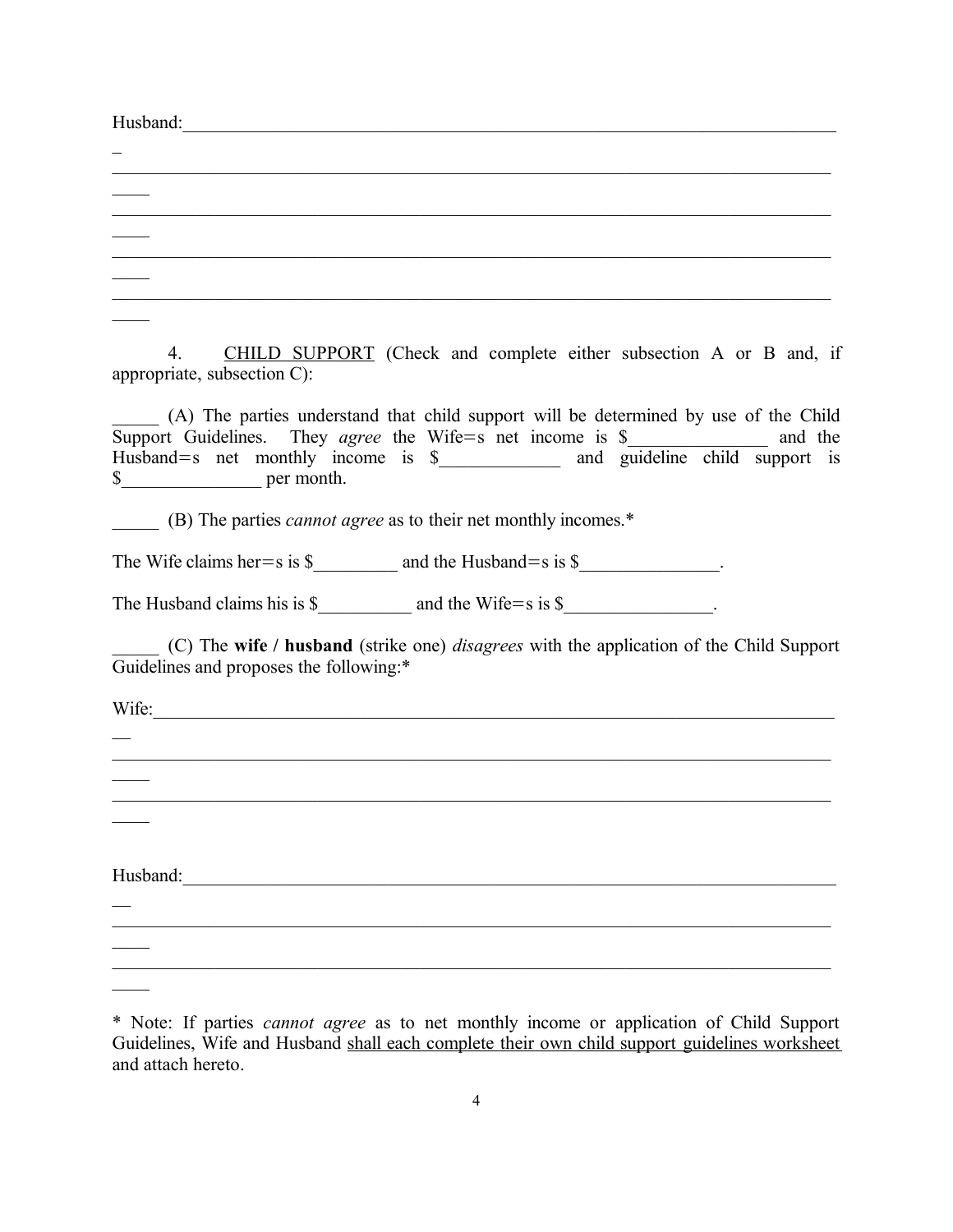|       | <b>DEPENDENCY EXEMPTIONS</b> (Check and complete either subsection A or B):<br>5.       |
|-------|-----------------------------------------------------------------------------------------|
|       | (A) The parties <i>agree</i> , subject to the approval of the court, as follows:        |
|       |                                                                                         |
|       |                                                                                         |
|       |                                                                                         |
|       |                                                                                         |
|       | (B) The parties <i>cannot agree</i> on dependency exemptions, each proposes as follows: |
|       |                                                                                         |
| Wife: |                                                                                         |
|       | <u> 1989 - Johann Stoff, amerikansk politik (f. 1989)</u>                               |
|       |                                                                                         |
|       |                                                                                         |
|       |                                                                                         |
|       |                                                                                         |
|       |                                                                                         |
|       |                                                                                         |
|       |                                                                                         |
|       | ALIMONY (Check and complete either subsection A or B):<br>6.                            |
|       | (A) The parties <i>agree</i> , subject to the approval of the Court as follows:         |
|       |                                                                                         |
|       |                                                                                         |
|       |                                                                                         |
|       |                                                                                         |
|       | (B) The parties <i>cannot agree</i> on alimony, each proposes as follows:               |
|       |                                                                                         |
| Wife: |                                                                                         |
|       |                                                                                         |
|       |                                                                                         |
|       |                                                                                         |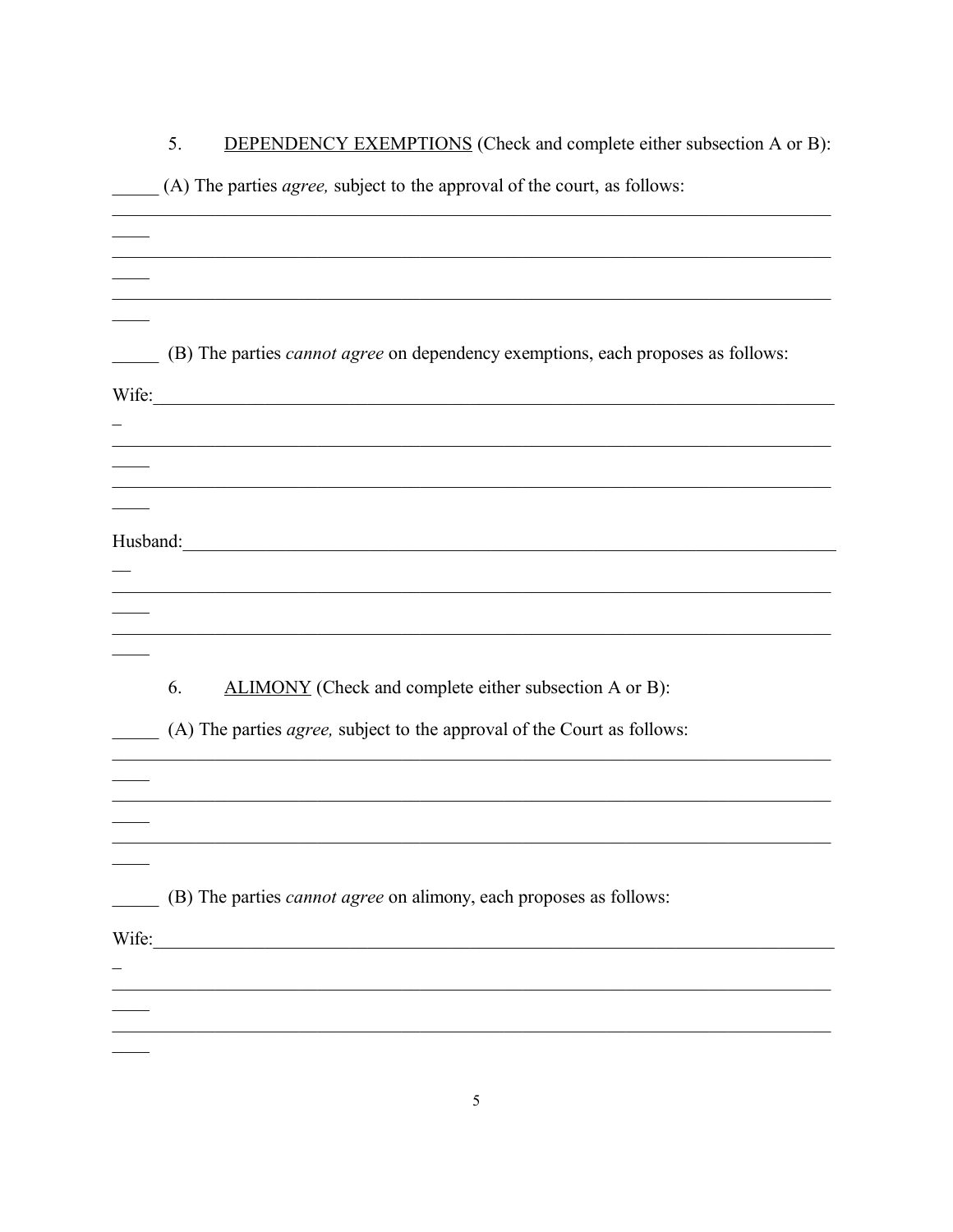Husband:

 $\overline{\phantom{a}}$ 

 $\mathcal{L}_\mathcal{L}$ 

 $\overline{\phantom{a}}$ 

## 7. INSURANCE (Complete subsection A and either subsection B or C):

 $\mathcal{L}_\mathcal{L} = \{ \mathcal{L}_\mathcal{L} = \{ \mathcal{L}_\mathcal{L} = \{ \mathcal{L}_\mathcal{L} = \{ \mathcal{L}_\mathcal{L} = \{ \mathcal{L}_\mathcal{L} = \{ \mathcal{L}_\mathcal{L} = \{ \mathcal{L}_\mathcal{L} = \{ \mathcal{L}_\mathcal{L} = \{ \mathcal{L}_\mathcal{L} = \{ \mathcal{L}_\mathcal{L} = \{ \mathcal{L}_\mathcal{L} = \{ \mathcal{L}_\mathcal{L} = \{ \mathcal{L}_\mathcal{L} = \{ \mathcal{L}_\mathcal{$ 

 $\mathcal{L}_\text{max}$ 

(A) Current status is as follows:

| Company, Type of Policy | Premium<br>Paid By | Name of<br>Insured | Policy<br>Owner | Cash Value | Name of<br>Beneficiary |
|-------------------------|--------------------|--------------------|-----------------|------------|------------------------|
|                         |                    |                    |                 |            |                        |
|                         |                    |                    |                 |            |                        |
|                         |                    |                    |                 |            |                        |
|                         |                    |                    |                 |            |                        |
|                         |                    |                    |                 |            |                        |

\_\_\_\_\_ (B) The parties *agree* (that the above status of the insurance policies will remain in effect) (that they jointly request the Court to adopt the following:

 $\mathcal{L}_\mathcal{L} = \{ \mathcal{L}_\mathcal{L} = \{ \mathcal{L}_\mathcal{L} = \{ \mathcal{L}_\mathcal{L} = \{ \mathcal{L}_\mathcal{L} = \{ \mathcal{L}_\mathcal{L} = \{ \mathcal{L}_\mathcal{L} = \{ \mathcal{L}_\mathcal{L} = \{ \mathcal{L}_\mathcal{L} = \{ \mathcal{L}_\mathcal{L} = \{ \mathcal{L}_\mathcal{L} = \{ \mathcal{L}_\mathcal{L} = \{ \mathcal{L}_\mathcal{L} = \{ \mathcal{L}_\mathcal{L} = \{ \mathcal{L}_\mathcal{$ 

 $\mathcal{L}_\mathcal{L} = \{ \mathcal{L}_\mathcal{L} = \{ \mathcal{L}_\mathcal{L} = \{ \mathcal{L}_\mathcal{L} = \{ \mathcal{L}_\mathcal{L} = \{ \mathcal{L}_\mathcal{L} = \{ \mathcal{L}_\mathcal{L} = \{ \mathcal{L}_\mathcal{L} = \{ \mathcal{L}_\mathcal{L} = \{ \mathcal{L}_\mathcal{L} = \{ \mathcal{L}_\mathcal{L} = \{ \mathcal{L}_\mathcal{L} = \{ \mathcal{L}_\mathcal{L} = \{ \mathcal{L}_\mathcal{L} = \{ \mathcal{L}_\mathcal{$ 

 $\mathcal{L}_\mathcal{L} = \{ \mathcal{L}_\mathcal{L} = \{ \mathcal{L}_\mathcal{L} = \{ \mathcal{L}_\mathcal{L} = \{ \mathcal{L}_\mathcal{L} = \{ \mathcal{L}_\mathcal{L} = \{ \mathcal{L}_\mathcal{L} = \{ \mathcal{L}_\mathcal{L} = \{ \mathcal{L}_\mathcal{L} = \{ \mathcal{L}_\mathcal{L} = \{ \mathcal{L}_\mathcal{L} = \{ \mathcal{L}_\mathcal{L} = \{ \mathcal{L}_\mathcal{L} = \{ \mathcal{L}_\mathcal{L} = \{ \mathcal{L}_\mathcal{$ 

\_\_\_\_\_\_\_\_\_\_\_\_\_\_\_\_\_\_\_\_\_\_\_\_\_\_\_\_\_\_\_\_\_\_\_\_\_\_\_\_\_\_\_\_\_\_\_\_\_\_\_\_\_\_\_\_\_\_\_\_\_\_\_\_\_\_\_\_\_\_\_\_\_\_\_\_\_

\_\_\_\_\_ (C) The parties *cannot agree* on the maintenance of the insurance, each proposes the following:

 $\mathcal{L}_\mathcal{L} = \{ \mathcal{L}_\mathcal{L} = \{ \mathcal{L}_\mathcal{L} = \{ \mathcal{L}_\mathcal{L} = \{ \mathcal{L}_\mathcal{L} = \{ \mathcal{L}_\mathcal{L} = \{ \mathcal{L}_\mathcal{L} = \{ \mathcal{L}_\mathcal{L} = \{ \mathcal{L}_\mathcal{L} = \{ \mathcal{L}_\mathcal{L} = \{ \mathcal{L}_\mathcal{L} = \{ \mathcal{L}_\mathcal{L} = \{ \mathcal{L}_\mathcal{L} = \{ \mathcal{L}_\mathcal{L} = \{ \mathcal{L}_\mathcal{$ 

\_\_\_\_\_\_\_\_\_\_\_\_\_\_\_\_\_\_\_\_\_\_\_\_\_\_\_\_\_\_\_\_\_\_\_\_\_\_\_\_\_\_\_\_\_\_\_\_\_\_\_\_\_\_\_\_\_\_\_\_\_\_\_\_\_\_\_\_\_\_\_\_\_\_\_\_\_

Wife:\_\_\_\_\_\_\_\_\_\_\_\_\_\_\_\_\_\_\_\_\_\_\_\_\_\_\_\_\_\_\_\_\_\_\_\_\_\_\_\_\_\_\_\_\_\_\_\_\_\_\_\_\_\_\_\_\_\_\_\_\_\_\_\_\_\_\_\_\_\_\_\_\_

 $\mathcal{L}_\mathcal{L}$ 

 $\overline{\phantom{a}}$ 

 $\overline{\phantom{0}}$ 

 $\mathcal{L}_\mathcal{L}$ 

 $\overline{\phantom{a}}$ 

 $\overline{\phantom{a}}$ 

 $\mathcal{L}_\mathcal{L}$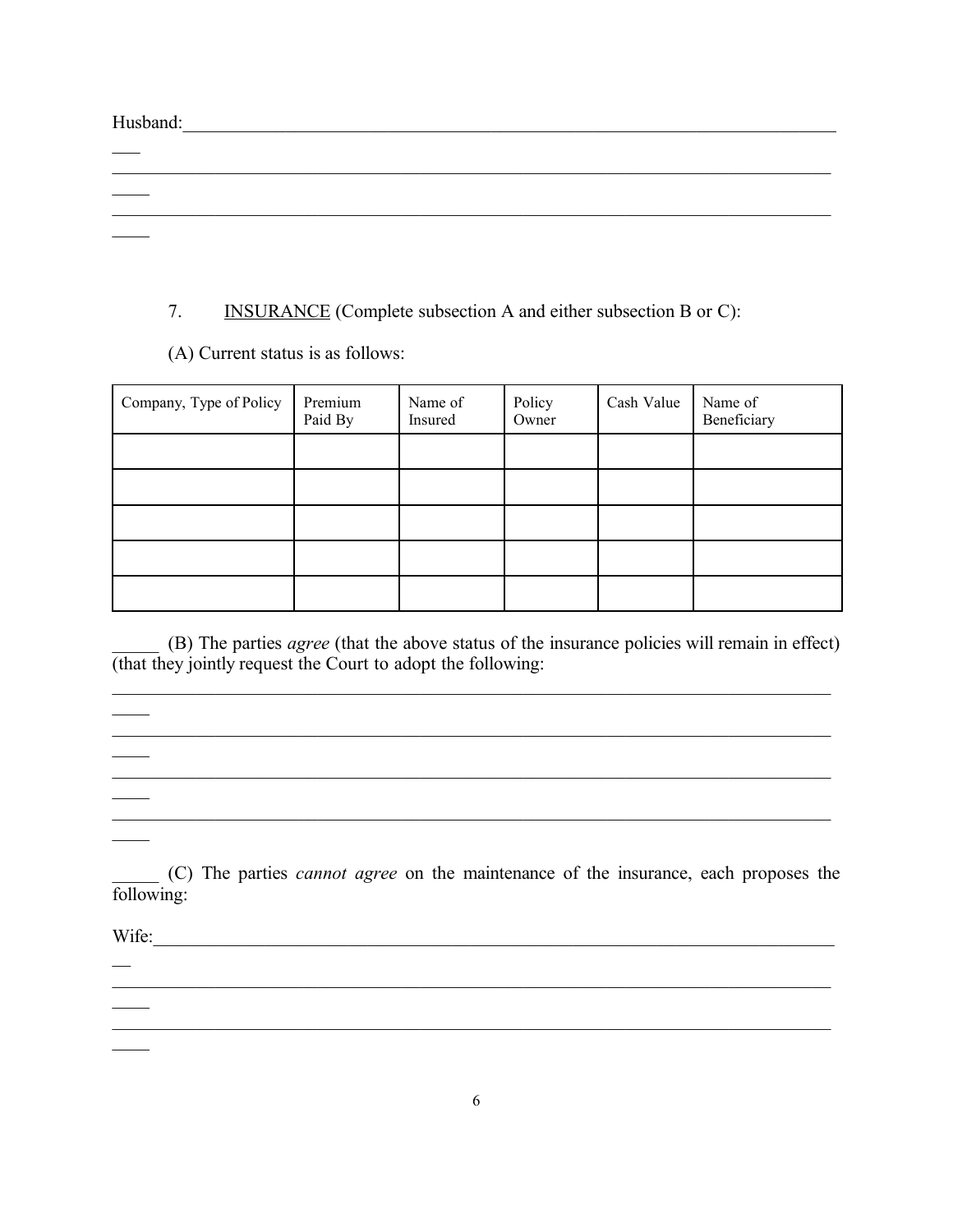Husband: <u>Contained and the contained and the contained and the contact of the contact of the contact of the contact of the contact of the contact of the contact of the contact of the contact of the contact of the contact </u>  $\overline{\phantom{0}}$ 8. TAX CONSEQUENCES (Strike one option and complete either subsection A or  $B)$ : ARE / ARE NOT an issue. (A) The parties *agree* that significant tax consequences that may result from a decree are as follows: 

(B) The parties *cannot agree* on what significant tax consequences may result from a decree and each contends the following:

Wife:  $\overline{a}$ Husband: The Commission of the Commission of the Commission of the Commission of the Commission of the Commission of the Commission of the Commission of the Commission of the Commission of the Commission of the Commission  $\overline{\phantom{0}}$ **ATTORNEY FEES** (Check and complete either subsection A or B): 9. (A) Attorney fees are *not in dispute*, the parties stipulate as follows: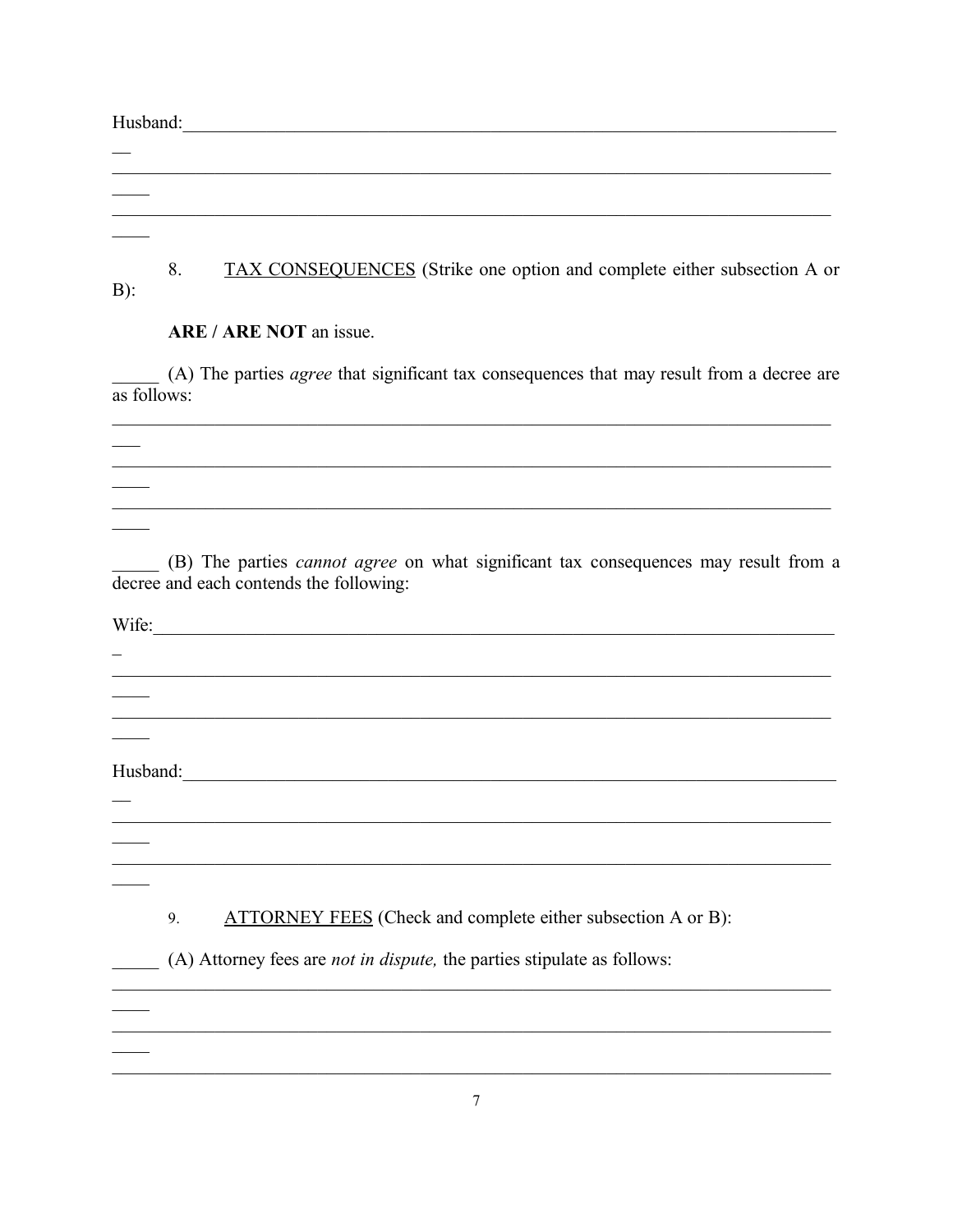| (B) The parties <i>cannot agree</i> on attorney fees, each proposes the following: |  |
|------------------------------------------------------------------------------------|--|
| Wife:                                                                              |  |
|                                                                                    |  |
|                                                                                    |  |
|                                                                                    |  |
| Husband:                                                                           |  |
|                                                                                    |  |
|                                                                                    |  |
|                                                                                    |  |

10. ASSETS (Check and complete either subsection A or B):

 $\overline{\phantom{a}}$ 

\_\_\_\_\_ (A) The parties *agree* to a fair and equitable distribution of the assets of the marriage and have made or will make such a distribution prior to trial.

\_\_\_\_\_ (B) The parties *cannot agree* and ask that the court distribute the assets of the marriage. (The attached assets and liabilities worksheet must then be completed and attached hereto).

11. **LIABILITIES** (Check and complete either subsection A or B):

\_\_\_\_\_ (A) The parties *agree* to a fair and equitable distribution of the debts of the marriage and have or will make such a distribution prior to trial.

\_\_\_\_\_ (B) The parties *cannot agree* and ask that the Court distribute the debts of the marriage. (The attached assets and liabilities worksheet must then be completed and attached hereto).

12. COURT COSTS (Check and complete one of the following subsections):

\_\_\_\_\_ (i) The parties *agree* that **wife / husband** (strike one) should pay the court costs.

\_\_\_\_\_ (ii) The parties *disagree* as to who should pay the court costs and each requests the other to pay the costs.

 $(iii)$  The parties will split the costs fifty/fifty (50/50).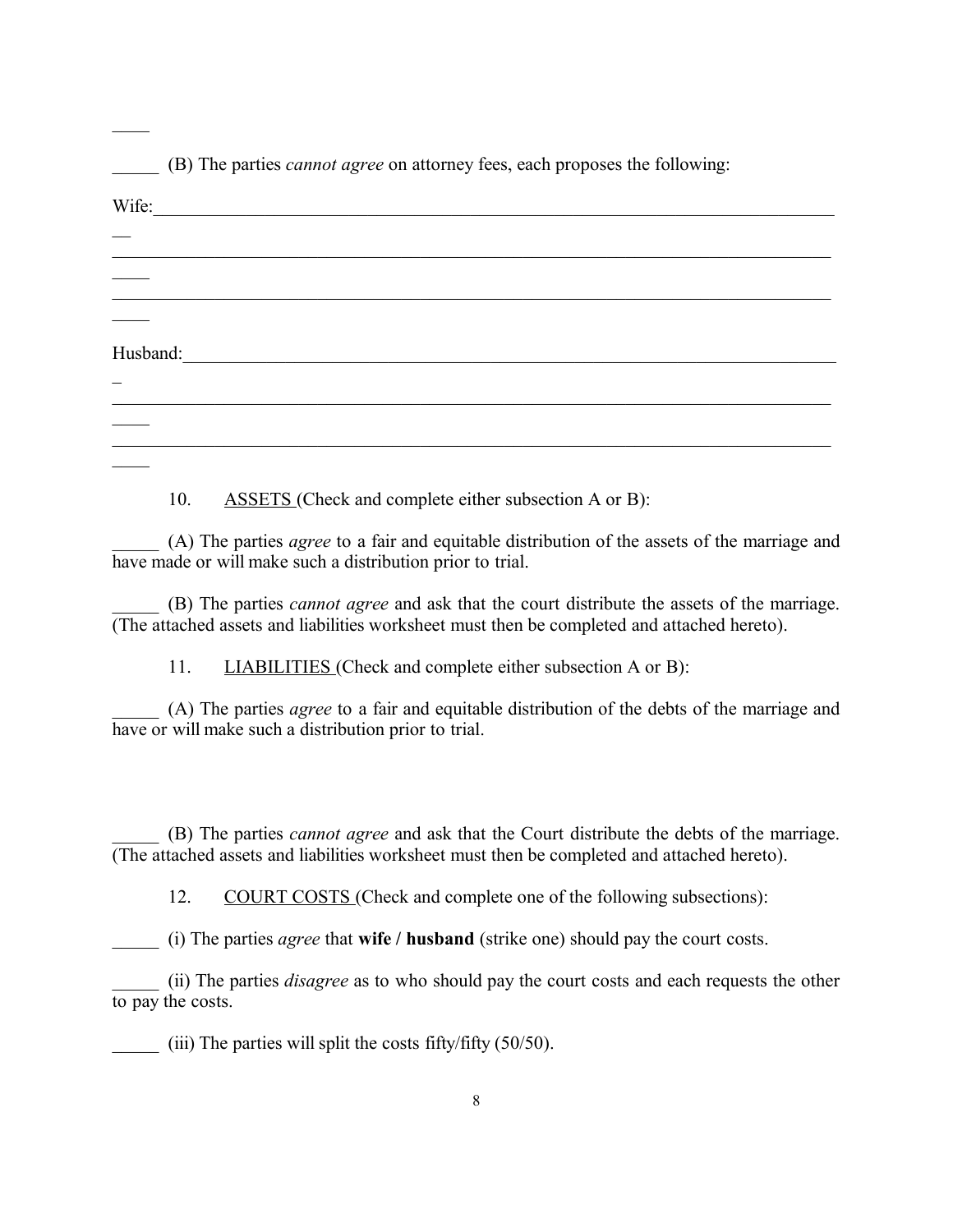$\frac{1}{\sqrt{1-\frac{1}{\sqrt{1-\frac{1}{\sqrt{1-\frac{1}{\sqrt{1-\frac{1}{\sqrt{1-\frac{1}{\sqrt{1-\frac{1}{\sqrt{1-\frac{1}{\sqrt{1-\frac{1}{\sqrt{1-\frac{1}{\sqrt{1-\frac{1}{\sqrt{1-\frac{1}{\sqrt{1-\frac{1}{\sqrt{1-\frac{1}{\sqrt{1-\frac{1}{\sqrt{1-\frac{1}{\sqrt{1-\frac{1}{\sqrt{1-\frac{1}{\sqrt{1-\frac{1}{\sqrt{1-\frac{1}{\sqrt{1-\frac{1}{\sqrt{1-\frac{1}{\sqrt{1-\frac{1}{\sqrt{1-\frac{1}{\sqrt{1-\frac{1$ 

 $\overline{\phantom{0}}$ 

 $\frac{1}{2}$ 

<u> 1989 - Jan Samuel Barbara, margaret eta idazlea (h. 1982).</u>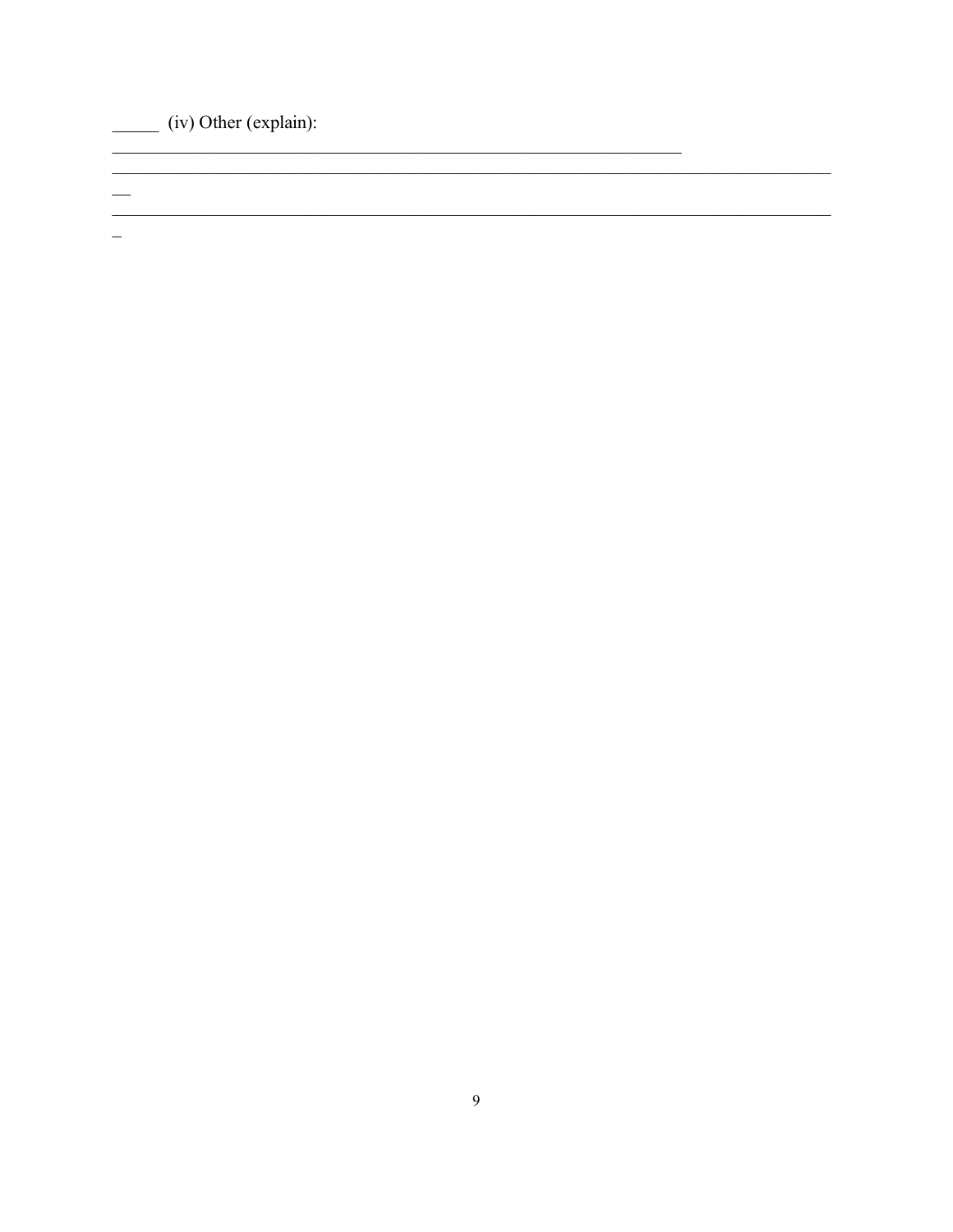# **ASSETS AND LIABILITIES WORKSHEETS**

### **ASSETS**

|                | <b>ASSETS</b> | $\operatorname{HOW}$<br><b>ACQUIRED</b> | <b>CURRENT</b><br><b>OWNERSHIP</b><br>$\mathcal{H}$ / W / J | $\operatorname{AGREED}$<br><b>RECIPIENT</b> | $\operatorname{AGREED}$<br><b>VALUE</b> | <b>DISPUTED VALUES</b><br><b>WIFE</b> | <b>HUSBAND</b> |
|----------------|---------------|-----------------------------------------|-------------------------------------------------------------|---------------------------------------------|-----------------------------------------|---------------------------------------|----------------|
| $\mathbf{1}$   |               |                                         |                                                             |                                             |                                         |                                       |                |
| $\sqrt{2}$     |               |                                         |                                                             |                                             |                                         |                                       |                |
| $\mathfrak{Z}$ |               |                                         |                                                             |                                             |                                         |                                       |                |
| $\overline{4}$ |               |                                         |                                                             |                                             |                                         |                                       |                |
| 5              |               |                                         |                                                             |                                             |                                         |                                       |                |
| 6              |               |                                         |                                                             |                                             |                                         |                                       |                |
| $\overline{7}$ |               |                                         |                                                             |                                             |                                         |                                       |                |
| $\,8\,$        |               |                                         |                                                             |                                             |                                         |                                       |                |
| 9              |               |                                         |                                                             |                                             |                                         |                                       |                |
| 10             |               |                                         |                                                             |                                             |                                         |                                       |                |
| 11             |               |                                         |                                                             |                                             |                                         |                                       |                |
| 12             |               |                                         |                                                             |                                             |                                         |                                       |                |
| 13             |               |                                         |                                                             |                                             |                                         |                                       |                |
| 14             |               |                                         |                                                             |                                             |                                         |                                       |                |
| 15             |               |                                         |                                                             |                                             |                                         |                                       |                |
| 16             |               |                                         |                                                             |                                             |                                         |                                       |                |
| $17\,$         |               |                                         |                                                             |                                             |                                         |                                       |                |
| $18\,$         |               |                                         |                                                             |                                             |                                         |                                       |                |
| 19             |               |                                         |                                                             |                                             |                                         |                                       |                |
| $20\,$         |               |                                         |                                                             |                                             |                                         |                                       |                |

# **LIABILITIES**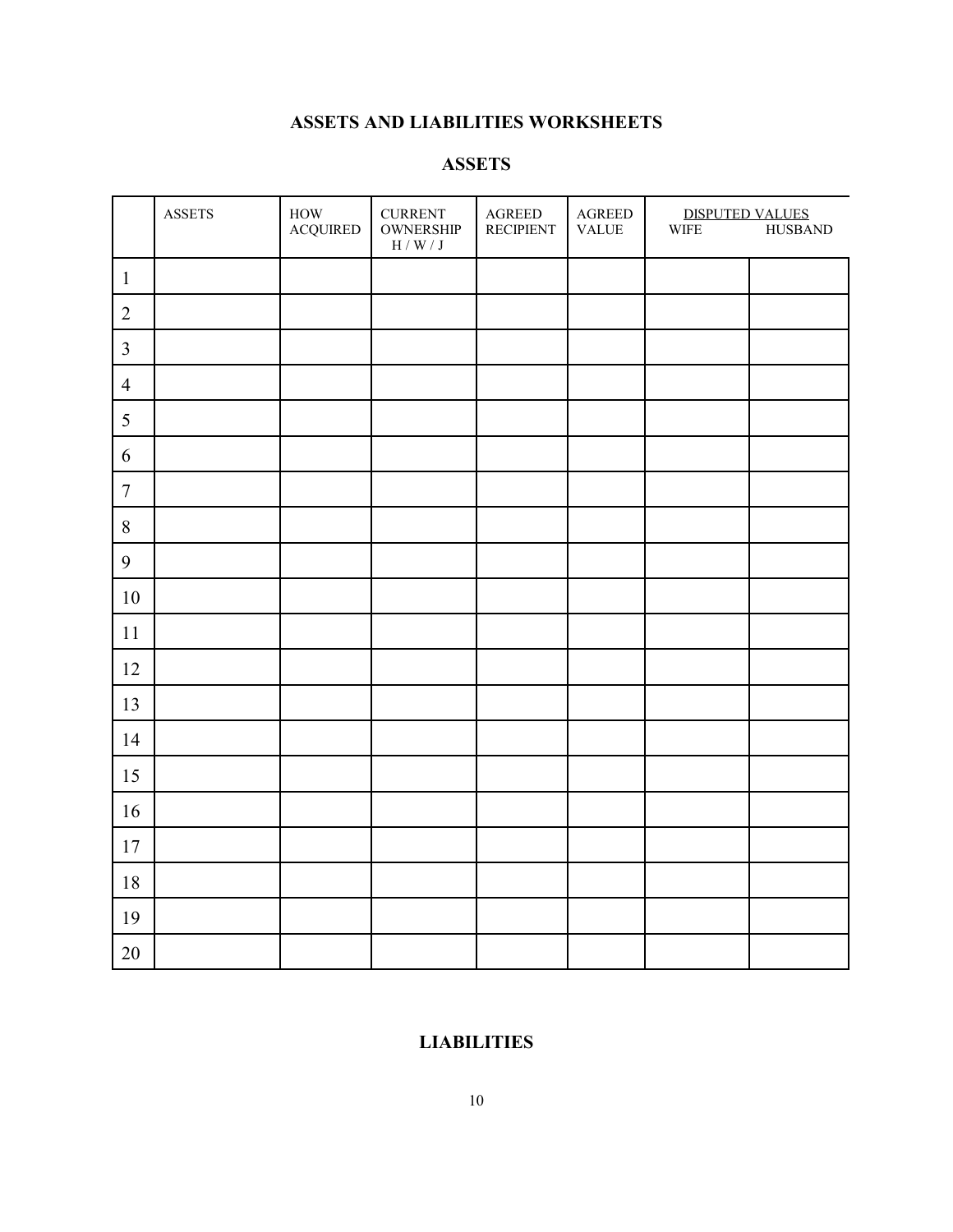|                | <b>LIABILITIES</b> | <b>HOW DEBT</b>                                                                                       | $\ensuremath{\mathsf{W}\mathsf{H}\mathsf{O}}$       | AGREED        | <b>DISPUTED VALUES</b>     |                |
|----------------|--------------------|-------------------------------------------------------------------------------------------------------|-----------------------------------------------------|---------------|----------------------------|----------------|
|                |                    | WAS<br>$\begin{array}{lcl} \text{ACQUIRED} \\ \text{H} \, / \, \text{W} \, / \, \text{J} \end{array}$ | $\boldsymbol{\mathsf{ACCEPTS}}$<br><b>LIABILITY</b> | <b>AMOUNT</b> | $\ensuremath{\text{WIFE}}$ | <b>HUSBAND</b> |
| $\mathbf{1}$   |                    |                                                                                                       |                                                     |               |                            |                |
| $\overline{2}$ |                    |                                                                                                       |                                                     |               |                            |                |
| $\overline{3}$ |                    |                                                                                                       |                                                     |               |                            |                |
| $\overline{4}$ |                    |                                                                                                       |                                                     |               |                            |                |
| 5              |                    |                                                                                                       |                                                     |               |                            |                |
| 6              |                    |                                                                                                       |                                                     |               |                            |                |
| $\overline{7}$ |                    |                                                                                                       |                                                     |               |                            |                |
| $\,8\,$        |                    |                                                                                                       |                                                     |               |                            |                |
| 9              |                    |                                                                                                       |                                                     |               |                            |                |
| 10             |                    |                                                                                                       |                                                     |               |                            |                |
| 11             |                    |                                                                                                       |                                                     |               |                            |                |
| 12             |                    |                                                                                                       |                                                     |               |                            |                |
| 13             |                    |                                                                                                       |                                                     |               |                            |                |
| 14             |                    |                                                                                                       |                                                     |               |                            |                |
| 15             |                    |                                                                                                       |                                                     |               |                            |                |

THESE SYMBOLS TO BE USED WHERE APPROPRIATE: MP- Marital Purchase I - Inherited G-Gift

JT - Joint W - Wife H - Husband M - Marital Asset NM – Non-marital Asset D - Disputed N- None NA - Not Applicable

*NOTE: If the space provided in any section is inadequate for a full and complete response, continue the response on a separate page in the format of this document and make a reference to the attachment in body of this stipulation.*